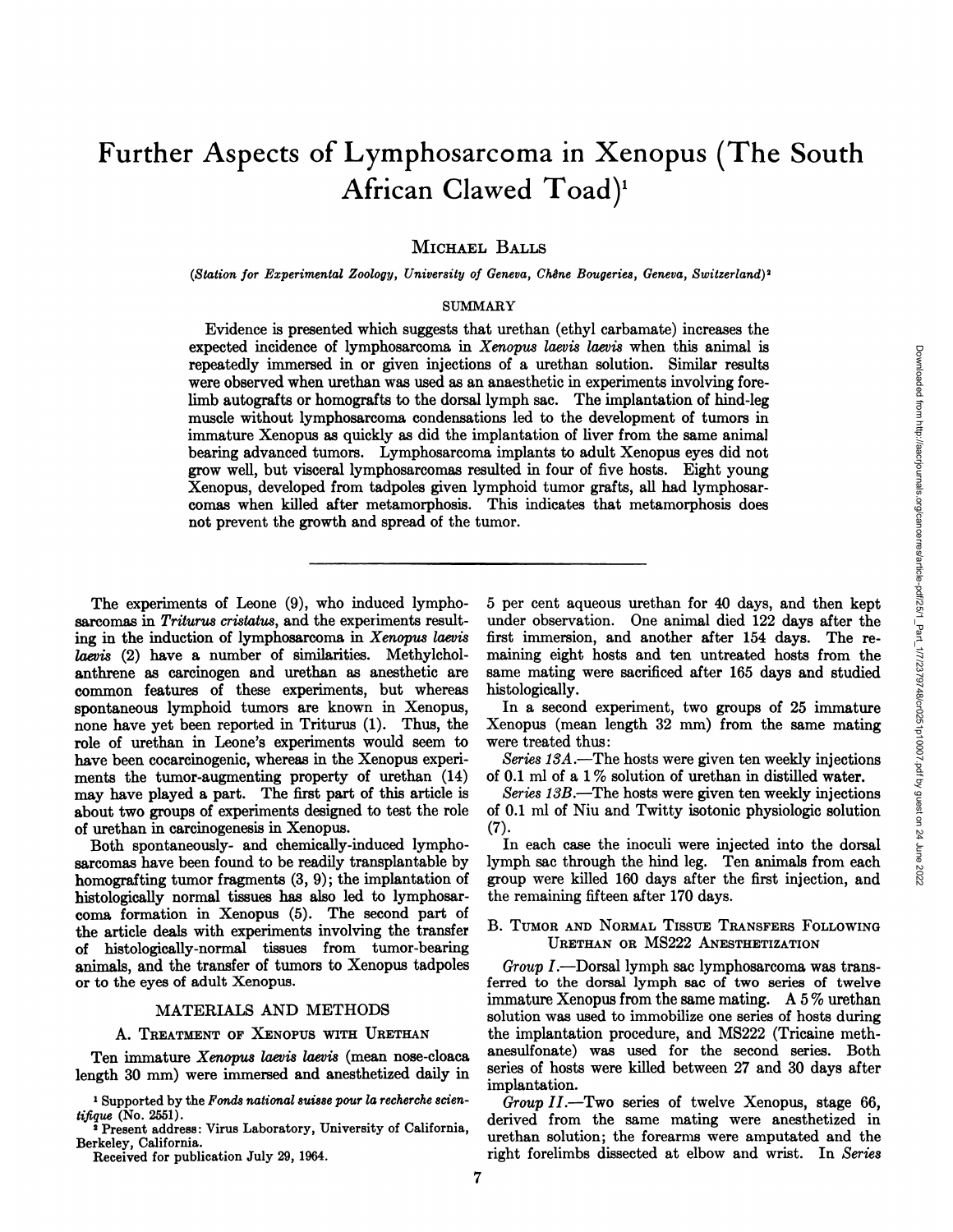*CAsio each forelimb was autografted to the dorsal lymph* sac of the animal from which it had been removed, while in Series CS1J the forearms were homografted to the dorsal lymph sac of other hosts within the series. Eight hosts died during the experiment; sixteen were killed 80 days after implantation.

*Group 111.—Two series of ten immature Xenopus from* the same mating used in Group B-I were anesthetized in MS222 solution and the right foiearms were autografted in one series (Series CS27) and homografted in the other *(Series CS@8). Four hosts died during the experimental* period; sixteen were killed after 75 days.

*Group IV.—Four series of twenty Xenopus, stage 66,* from the same mating  $(B-I)$  were used in further forelimb grafting experiments. Two series were anesthetized in MS222 solution, the forelimbs amputated, and then autografted (Series CS33) or homografted (Series C834). The other two series were anesthetized in urethan solu tion, the forelimbs amputated, and then autografted *(Series C835) or homografted (Series C536) to the dorsal* lymph sac. Thirty hosts died during the experimental period; the remaining 50 were killed between 80 and 100 days after implantation.

### C. TRANSPLANTATIONS

*Group1.—Two animals bearing advanced lympho..* sarcomas were killed and lymphosarcoma of liver was transferred to five and five hosts respectively. Hind-leg muscle from the same donors was placed in five and eighteen hosts respectively. Hind-leg muscle was also removed and found to be histologically normal muscle tissue.

*Group II.—Xenopus lymphosarcoma was implanted* into tadpoles in two experiments. The first experiment was carried out by Dr. L. N. Ruben, who implanted lymphosarcomas into both hind limbs of two premeta morphic Xenopus (stage 58/9, Nieuwkoop and Faber [13]), which were later given to the author, who killed the resulting young toads 157 days after the operation. In a second series the author placed tumor fragments at the base of the tail of ten Xenopus tadpoles, stage 57—59. Four of the hosts did not recover from anesthetization (MS222), but the remaining six hosts began to meta

morphose 6-10 days after the operation. The hosts were killed between 18 and 28 days after inoculation.

*Group III.—Lymphosarcoma of liver was removed,* placed in Niu and Twitty isotonic solution and cut into small pieces. Five adult Xenopus were then anesthetized in a 5 % urethan solution and a small cut was made in the cornea with a fine blade, with care taken not to damage the iris. A single tumor fragment was then placed by inoculation in each eye with a micropipette and pushed between cornea and iris. The eyes were examined period ically but little change in the size of the implants was observed. The hosts were killed at 179 days and the visceral organs examined.

 $24^{\circ}$ C. and fed with beef liver or Tubifex. When animals died or were killed at the end of the experiment, the visceral organs and any tissue at the implantation site were fixed in Zenker's fluid, and sections cut at 7-10  $\mu$ were stained with Mayer's acid hemalum and eosin.

# RESULTS

### A. TREATMENT OF XENOPUS WITH URETHAN

In each experiment hosts were kept in water at  $20^{\circ}$ -<br>  $^{\circ}$ C. and fed with beef liver or Tubigex. When animals<br>
ed or were killed at the end of the experiment, the<br>
secral organs and any tissue at the implantation si The results of the frequent immersion of immature Xenopus in a 5 % urethan solution are given in Table 1, which shows that three of ten developed lymphoid tumors as compared with none of ten Xenopus from the same mating who were not immersed in urethan. The lympho sarcoma of heart in one animal was unusual since, although Leone and Zavanella (10) report that such tumors often affect the heart in Triturus cristatus, very few such cases have been observed in Xenopus with spontaneous or transplant- or chemically-induced lymphoid tumors.

Histologic examination showed that 5 of 25 hosts given injections of physiologic solution bore tumors confined to the spleen, whereas 13 of 25 Xenopus from the same mating, but given urethan injections, developed lymphoid tumors which involved the liver, kidneys and/or lungs, as well as the spleen (Table 1).

### B. TUMOR AND NORMAL TISSUE TRANSFERS FOLLOWING URETHAN OR MS222 ANESTHETIZATION

The results of the histologic examination of the implan tation sites and visceral organs are summarized in Table

| <b>GROUP</b> | <b>SERIES</b> | TREATMENT                               | DIED OR KILLED<br>No. OF HOSTS<br>NO. OF HOSTS WITH LYMPHOSARCOMA<br>(DAYS AFTER TTMT. BEGAN) |             |       |               |       |          |                |                |       |       |
|--------------|---------------|-----------------------------------------|-----------------------------------------------------------------------------------------------|-------------|-------|---------------|-------|----------|----------------|----------------|-------|-------|
|              |               |                                         | Mean                                                                                          | Range       | Total | With<br>tumor | Liver | Spleen   | <b>Kidneys</b> | Fat-<br>bodies | Heart | Lungs |
|              | 12A           | 40 immersions in<br>urethan             | 160                                                                                           | $122 - 165$ | 10    | 3             | 3     | $\bf{2}$ | -              | л.             | 1     |       |
|              | 12B           | Not immersed in<br>urethan              | 165                                                                                           |             | 10    | $\bf{0}$      | --    |          |                |                |       |       |
| $\mathbf{I}$ | 13A           | 10 urethan injec-<br>tions              | 165                                                                                           | 160-175     | 25    | 13            | 7     | 13       |                | --             |       |       |
|              | 13B           | 10 physiologic so-<br>lution injections | 165                                                                                           | 160-175     | 25    | 5             | --    | 5        |                |                |       |       |

TABLE 1 **INCIDENCE OF LYMPHOSARCOMA IN URETHAN-TREATED XENOPUS**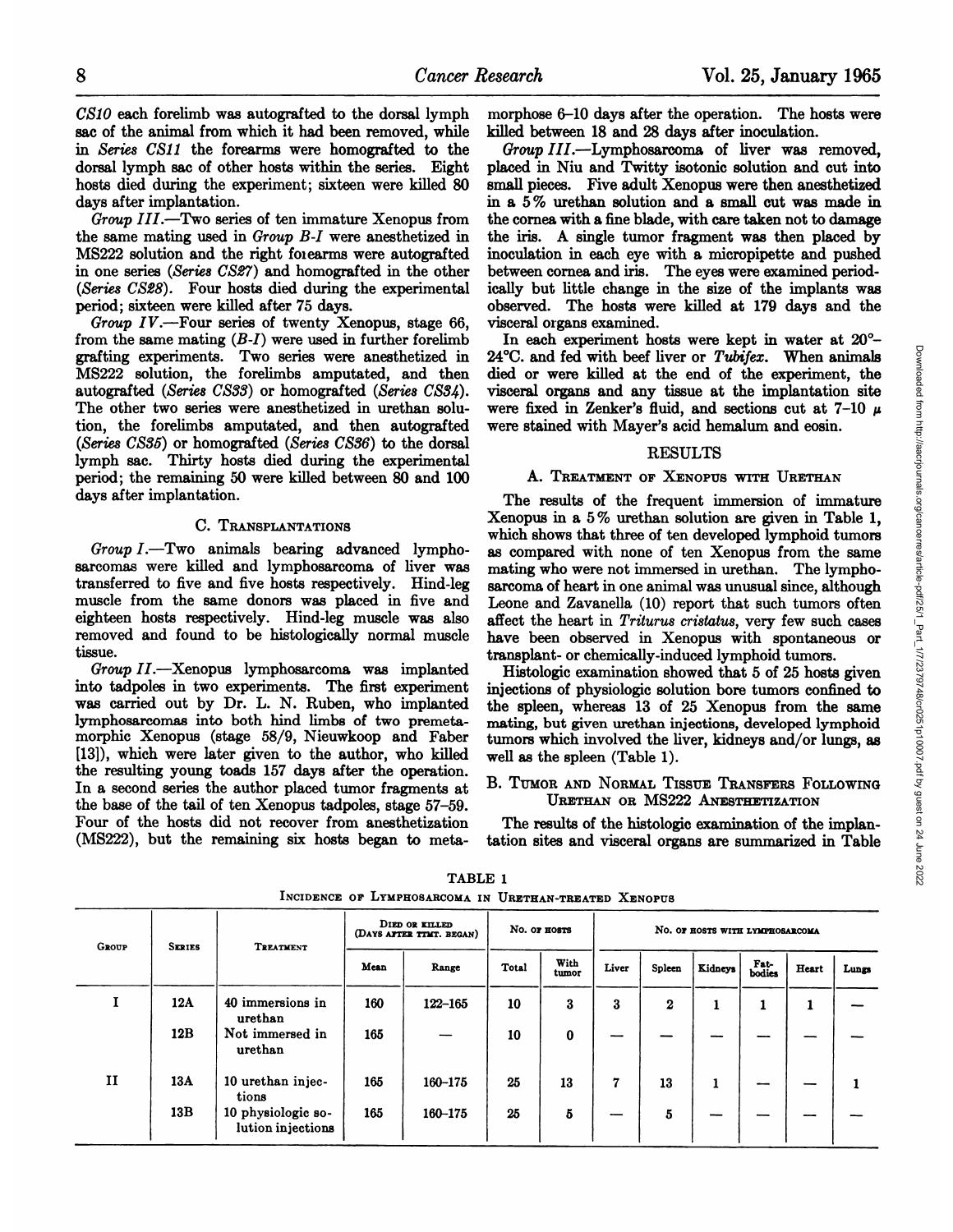|              |                                                          | 119905<br>LBANSPLANTATION FOLLOWING ORGINAN AND MISZZZ ANESTHETIZATION OF AENOPUS    |                                                    |                                      |                         |                                               |                                                  |          |          |             |          |               |      |               |
|--------------|----------------------------------------------------------|--------------------------------------------------------------------------------------|----------------------------------------------------|--------------------------------------|-------------------------|-----------------------------------------------|--------------------------------------------------|----------|----------|-------------|----------|---------------|------|---------------|
|              |                                                          |                                                                                      |                                                    | <b>MATING</b><br>PRO-                | <b>EISSIS</b><br>NTED   | No. or<br><b>HOSTS</b>                        | SITES AFFECTED BY LYMPHOSARCOMA (NO. OF ANDIALS) |          |          |             |          |               |      |               |
| <b>GROUP</b> | <b>SERIES</b>                                            | MATERIAL DIPLANTED                                                                   | <b>ANESTHETIC</b>                                  | <b>VIDING</b><br><b>THE</b><br>HOSTS | 5 료<br>$\sum_{i=1}^{n}$ | WITH<br>LYMPH-<br><b>OID</b><br><b>TUMORS</b> | Dorsal<br>lymph<br><b>SAC</b>                    | Skin     | Muscle   | Liver       | Spleen   | Kid-<br>neys  | Lung | Pan-<br>creas |
| I            | QQ<br>$_{\rm RR}$                                        | Tumor homograft<br>Tumor homograft                                                   | Urethan<br><b>MS222</b>                            | A<br>A                               | 12<br>12                | 12<br>12                                      | 12<br>12                                         | 12<br>12 | 12<br>12 | 12<br>12    | 12<br>12 | 12<br>12      | 1    |               |
| $\mathbf{H}$ | <b>CS10</b><br><b>CS11</b>                               | Forelimb autograft<br>Forelimb homograft                                             | Urethan<br>Urethan                                 | $\bf{B}$<br>$\bf{B}$                 | 12<br>12                | 7<br>6                                        | 6<br>5                                           | 6<br>3   | 4<br>3   | 6<br>5      | 3<br>4   | $\bf{2}$<br>4 |      |               |
| ш            | <b>CS27</b><br><b>CS28</b>                               | Forelimb autograft<br>Forelimb homograft                                             | <b>MS222</b><br><b>MS222</b>                       | A<br>A                               | 10<br>10                | 0<br>$\bf{0}$                                 | ---                                              |          |          |             |          |               |      |               |
| IV           | <b>CS33</b><br><b>CS34</b><br><b>CS35</b><br><b>CS36</b> | Forelimb autograft<br>Forelimb homograft<br>Forelimb autograft<br>Forelimb homograft | <b>MS222</b><br><b>MS222</b><br>Urethan<br>Urethan | C<br>С<br>C<br>C                     | 20<br>20<br>20<br>20    | $\bf{0}$<br>$\bf{0}$<br>4<br>5                | --                                               | --       | --       | -<br>4<br>3 | 4<br>4   |               |      |               |

TABLE 2

TABLE 3

TRANSPLANTATION OF HISTOLOGICALLY NORMAL AND TUMOR-BEARING TISSUES FROM LYMPHOSARCOMA-BEARING XENOPUS

|              |                              |                                    |       | <b>NUMBER OF HOSTS</b> |      | DAYS AFTER DIPLANTATION<br>WHEN DIED OR KILLED |                                   |                  | SITES AFFECTED BY LYMPHOSARCOMA<br>(NUMBER OF HOSTS) |       |        |         |
|--------------|------------------------------|------------------------------------|-------|------------------------|------|------------------------------------------------|-----------------------------------|------------------|------------------------------------------------------|-------|--------|---------|
| <b>DONOR</b> | DONOR TISSUE                 | <b>SERIES</b>                      | Total | With<br>tumor          | Mean | Range                                          | Dorsal<br>lymph<br><b>S&amp;C</b> | Skin             | Muscle                                               | Liver | Spleen | Kidneys |
| $\mathbf A$  | Lymphosarcoma of<br>liver    | VI                                 | 5     | 5                      | 25   |                                                | $\bf{5}$                          | $\boldsymbol{2}$ | 5                                                    | 5     | 5      | 5       |
|              | Hind-leg muscle <sup>4</sup> | V <sub>2</sub>                     | 5     | 5                      | 40   | $26 - 55$                                      | 5                                 | 4                | 5                                                    | 5     | 5      | 5       |
| B            | Lymphosarcoma of<br>liver    | ZZ1                                | 5     | 5                      | 32   | $30 - 34$                                      | 5                                 | 5                | 5                                                    | 5     | 5      | 5       |
|              | Hind-leg muscle <sup>a</sup> | $\mathbf{Z} \mathbf{Z} \mathbf{2}$ | 18    | 18                     | 33   | $30 - 34$                                      | 17                                | 13               | 11                                                   | 16    | 18     | 9       |

<sup>a</sup> Histologically normal muscle taken from Xenopus bearing visceral-lymphoid tumors.

2. The anesthetic used clearly had no effect on the results of tumor transplantation, for all the hosts in Series QQ and RR bore tumors at the implantation site and in the viscera when killed only 30 days after the operation.

In Group II there was little difference between the results from forearm autografts or homografts following urethan anesthetization. About half the hosts in each series developed lymphosarcomas both in the dorsal lymph sac and in the viscera. Most of the hosts bore remnants of the implanted limbs in the dorsal lymph sac, but varied in that some contained limb tissue alone, whereas in others the limb tissue had been invaded by tumor. In one host, Series CS11, advanced tumors in the viscera had metastasized to the amputated, regenerating forelimb.

None of the hosts given forearm grafts following MS222 anesthetization bore tumors either in the dorsal lymph sac or viscera, though some contained remnants of the implanted forelimbs. Indeed, it was surprising to find that within Groups II and III there was little difference between the results of autografts and homografts, but that there was a difference between the total results of

the two groups. However, since the hosts in Group II were not from the same mating as those in Group III, the results are not directly comparable.

The four series in Group IV involved hosts derived from the same mating and, although no tumors formed at the implantation site as in Group  $II$ , there is clearly a real difference between the results in the two series involving urethan anesthetization (9 of 40 positive for lymphosarcoma) and MS222 anesthetization (all 40 negative).

#### C. TRANSPLANTATION

I. Transfer of histologically normal tissues from tumorbearing animals.—The results of the transplantation of histologically normal and tumorous tissues from lymphosarcoma-bearing Xenopus are summarized in Table 3, and show that the implantation of hind-leg muscle, not itself bearing lymphoid tumor condensations but taken from a Xenopus bearing visceral lymphosarcomas, led to the development of tumors in immature Xenopus as quickly as did the implantation of tumor-containing liver fragments.

II. Tumor transfers to the anterior eye chamber.—Al-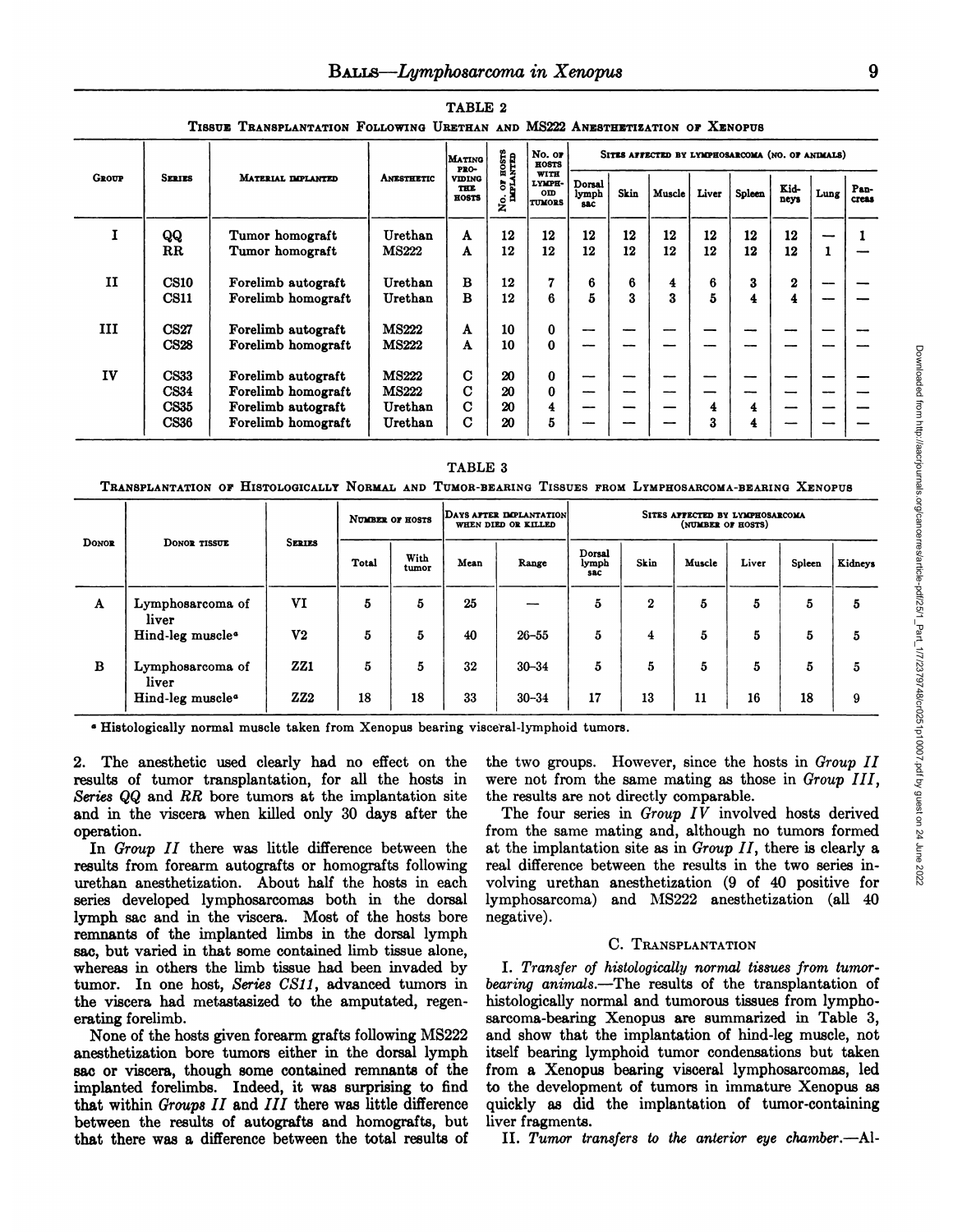|                 |               |                                                                                   | SITES AFFECTED BY LYMPHOSARCOMA |                             |                                          |                                                |                                                     |            |  |  |
|-----------------|---------------|-----------------------------------------------------------------------------------|---------------------------------|-----------------------------|------------------------------------------|------------------------------------------------|-----------------------------------------------------|------------|--|--|
| <b>SERIES</b>   | TRANSFER SITE | No. or<br>HOST                                                                    | ч<br>Doraal<br>lymph            | Dorsal<br>muscle            | Liver                                    | Spleen                                         | <b>Kidneys</b>                                      | Fat-bodies |  |  |
| EA <sub>2</sub> | Hind limb     | $\overline{2}$                                                                    | -                               |                             | $\bm{+}$<br>$+$                          | $\bm{+}$<br>$+$                                | $\div$<br>$+$                                       | ┿          |  |  |
| XX              | Base of tail  | ı<br>$\mathbf{2}$<br>3<br>$\overline{\mathbf{4}}$<br>$\overline{\mathbf{5}}$<br>6 | -<br>-<br>$\div$<br>-           | $\div$<br>$+$<br>$+$<br>$+$ | ┿<br>$\div$<br>┿<br>$\div$<br>$+$<br>$+$ | $\div$<br>$+$<br>$+$<br>$+$<br>$\pm$<br>$\div$ | ┿<br>$^{+}$<br>$\div$<br>$\div$<br>$\div$<br>$\div$ |            |  |  |
| Total           |               | 8                                                                                 | $\mathbf{1}$                    | $\overline{\mathbf{4}}$     | 8                                        | 8                                              | 8                                                   |            |  |  |

TABLE 4 **TUMORS IN YOUNG To@tns DEVELOPED FROM T@trPoi@Fs GIVEN TUMOR IMPLANTS**

though the lymphosarcoma implants did not grow mark edly in Xenopus eyes, four of five hosts which had been given inoculations developed lymphosarcomas of liver and spleen, whereas three of the four bore lymphosar comas of kidney.

III. Tumor transfers to premetamorphic Xenopus.—All eight young toads, developed from tadpoles given lymph oid tumor grafts just before metamorphosis, contained visceral and/or muscular lymphosarcomas when they were killed after metamorphosis (Table 4).

## DISCUSSION

Since the carcinogenic nature of urethan was estab lished in 1943 (12), it has been shown that this chemical is a multipotential carcinogen (15), although the com plexity of its role and the inadequacy of present knowledge is illustrated by reports that urethan induces thymic lymphoma in C57B1 mice (6), but inhibits virus induc tion of leukemia in C3H mice (8). Tannenbaum (14) suggested that urethan might not induce tumors de novo, 2. but might augment the incidence of tumors normally occurring in a given population. The results obtained to date suggest that urethan immersion or injection, or the use of urethan as an anesthetic when histologically normal tissues are being transferred, does augment the incidence of lymphosarcoma in Xenopus from stocksliable to form spontaneous lymphoid tumors. However, the Xenopus lymphosarcoma transfers as readily after MS222 anes thetization as after urethan.

Urethan was also used as an anesthetic in experiments involving the implantation of methyicholanthrene or benzpyrene into Xenopus  $(2, 4)$  and of methylcholanthrene into Triturus (9). The successful induction of lympho sarcomas might have been a further reflection of the co carcinogenic or augmenting properties of the urethan.

Following the success of Lucké and Schlumberger (11) in growing adenocarcinoma in the anterior eye chamber of Rana pipiens this site has been widely used with this  $\begin{array}{c|cccc} \hline + & + & + & + & - \\ - & - & + & + & + & - \\ \hline \hline \end{array}$ <br> **14** 8 8 8 8 1<br>
renal tumor. Although the comparatively smaller size<br>
of the Xenopus eye makes the implantation procedure<br>
more difficult and damage to the eye more probab of the Xenopus eye makes the implantation procedure more difficult and damage to the eye more probable, four of five Xenopus given intraocular lymphosarcoma grafts developed visceral lymphosarcomas.

Since all eight toads, which developed from tadpoles given lymphosarcoma grafts at the base of the tail or under the skin of the hind leg, bore tumors when killed after metamorphosis, it may be said that the development of the tumor was not affected by metamorphosis.

#### **ACKNOWLEDGMENTS**

The author is grateful to Drs. A. W. Blackler and L. N. Ruben for their comments on the results discussed in this article, and to Dr. M. Fischberg for his hospitality.

#### **REFERENCES**

- 1. BALLS, M. Spontaneous Neoplasms in Amphibia: A Review **and Descriptions of Six New Cases. Cancer Res., 22:1142—54,** 1962.
- *2. . Methylcholanthrene-induced Lymphosarcomas in the* Anuran Amphibian, Xenopus laevis. Rev. Suisse Zool., 70:595-**610,1963.**
- 3. . Transplantation of Spontaneously Occurring and **Chemically Induced Lymphoid Tumors in Xenopus laecie. Cancer Res., 24:44—51, 1964.**
- -. Benzpyrene-induced Tumours in the Clawed Toad, *Xenopnz laevis. Experientia, 20:143—45,1964.*
- 5. BALLS, M., AND RUBEN, L. Variation in the Response of Xeno*pus laevis to Normal Tissue Homografts. Develop. Biol. 10:* 92—104, 1964.
- 6. DOELL, R., AND CARNES, W. Urethan Induction of Thymic Lymphoma in C57bl mice. Nature, 194:588-89, 1962.
- 7. FLICKINGER, R. A Study of the Metabolism of Amphibian Neural Crest Cells during their Migration and Pigmentation *in Vitro. J. Exp. Zool., 112:465-84, 1949.*
- 8. LAW, L., AND PRECERUTTI, A. Inhibition by Urethan (Ethyl Carbamate) of Virus Induction of Leukaemia in C3H Mice. **Nature, 200:692—93, 1963.**
- **9. LEONE, V. Tumori da metilcolantrene in tritoni. 1st. Loin bardo sci.lett. rendiconti sci. (B), 92220—40,1957.**
- 10. LEONE,V., ANDZAVANELLA, T.Trapianti omo ed eteroplastici di tumori sperimentali in anfibi. Tumori, 50.39—64, 1964.